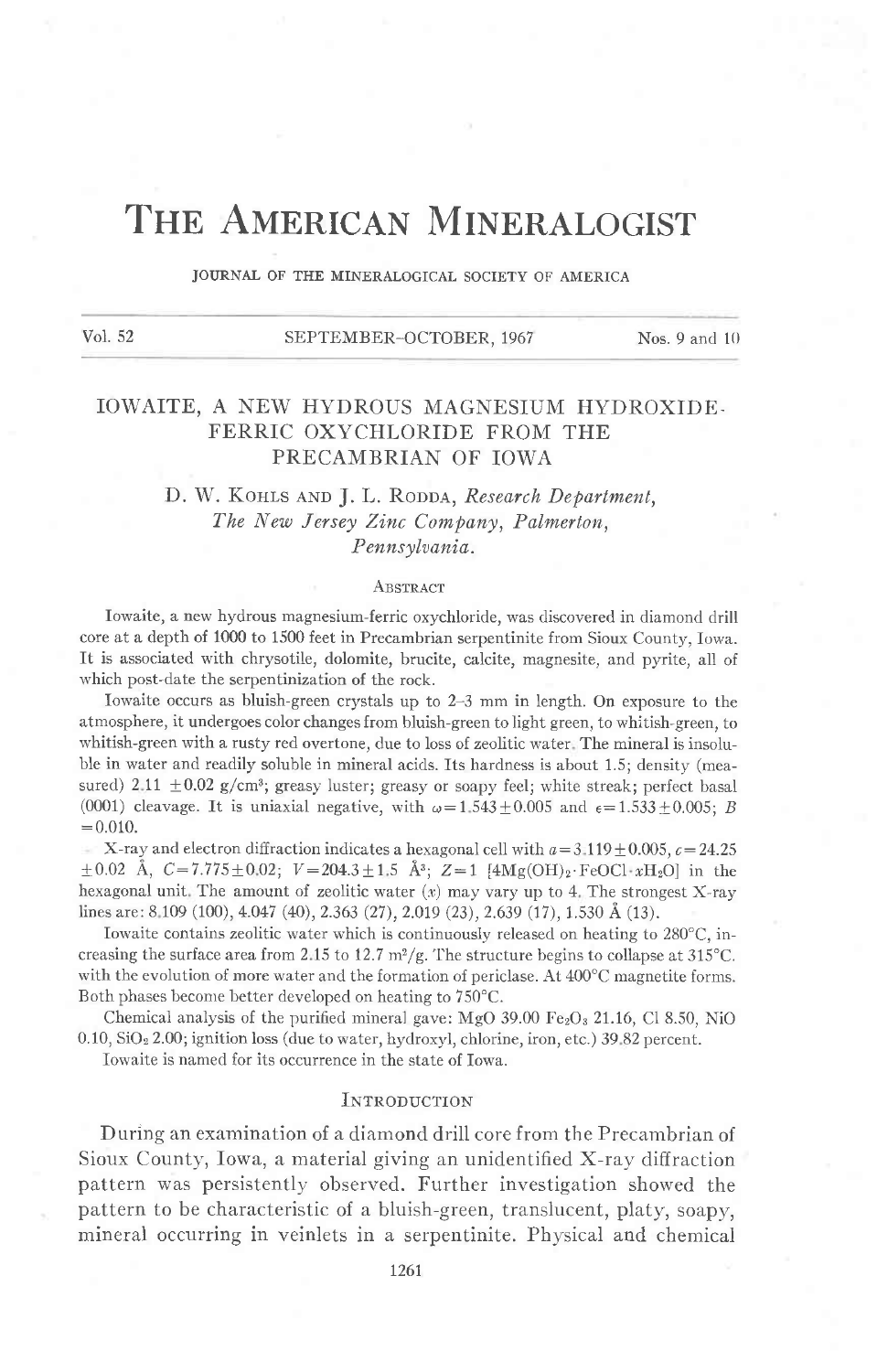tests indicated it to be previously undescribed hydrous magnesium hydroxide-ferric oxychloride which has been named iowaite.<sup>1</sup>

## OCCURRENCE

Iowaite occurs in veinlets I to 20 mm wide in serpentinized ultrabasic rocks of Precambrian age. Associated with iowaite are chrysotile, dolomite, brucite, calcite, magnesite, and pyrite. The serpentinite in contact with these veins has been altered from a greenish-black, saccharoidal, serpentinite with a typical serpentine mesh structure to a light green, finely crystalline lizarditic serpentinite. The width of alteration varies from 0.5 to 10 cm and is directly proportional to the width of the veins. This alteration suggests that the introduction of the vein material postdates the serpentinization of the rock. On exposure to the atmosphere, iowaite undergoes color changes from bluish-green to Iight green, to whitish-green, to whitish-green with a rusty red overtone. On becoming whitish-green, the soapy, waxy mineral changes to a loose, friable powder.

# MINERAL SEPARATION

Relativeiy pure pieces of blusih-green iowaite were hand-picked from the enclosing rock. This material was crushed and the  $-28$  to  $+270$ mesh fraction was separated on a Frantz isodynamic separator. The purity of the material was checked by X-ray and infrared analysis and a chemical analysis was made. The limited amount of mineral available, close association with the matrix and the tendency to alter by loss of water on exposure to air complicated the process of obtaining suitable material. It was necessary to consume all but a trace amount of the mineral in the various analvses which were undertaken.

# PHYSICAL AND OPTICAL PROPERTIES

Iowaite occurs as bluish-green, translucent, platy crystals up to 2-3 mm in length. The mineral has a greasy luster, a greasy or soapy feel, white streak, and perfect basal (0001) cleavage. Its hardness is 1.5. The specific gravity, determined by the pycnometer method, using water as the immersion liquid, is  $2.11 \pm 0.02$  g/cm<sup>3</sup>. The calculated specific gravity varies with the amount of zeolitic water absorbed on the lattice.

Iowaite is colorless in transmitted light. The indices of refraction at room temperature, determined by the immersion method, were  $\omega = 1.543$ +0.005 and  $\epsilon$ =1.533+0.005; B=0.010. After removing the zeolitic

1 Name approved by the Commission on New Minerals, International Mineralogical Association.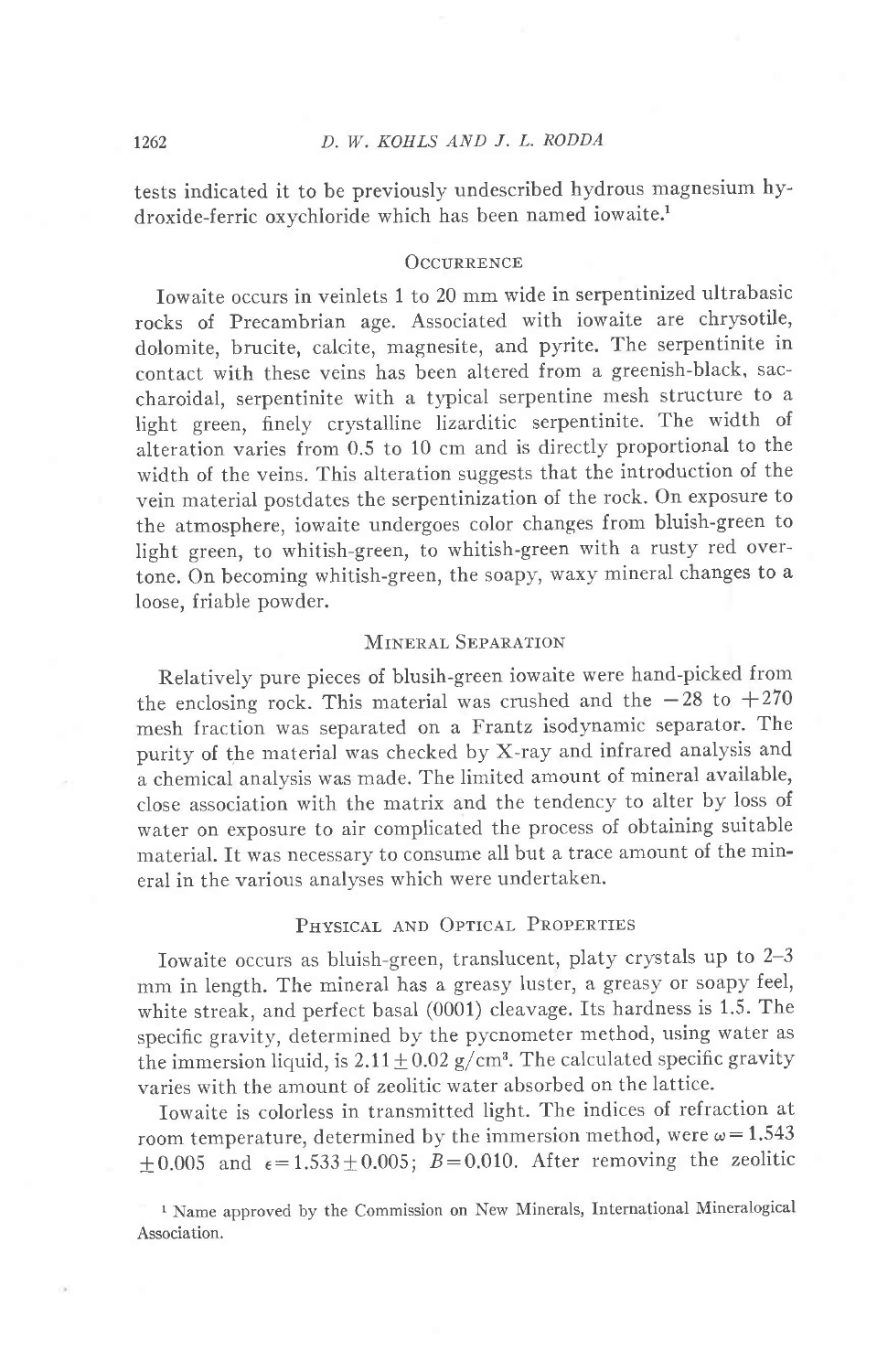water from the structure by heating to 280°C the indices were  $\omega$ =  $1.57 \pm 0.005$  and  $\epsilon = 1.56 \pm 0.005$ ;  $B = 0.010$ . It is uniaxial negative frequently appearing anomalously biaxial with a small  $(5^{\circ})$  axial angle. The crystals are length fast. The surfaces area measured by nitrogen adsorption increases due to loss of zeolitic water from 2.15  $\mathrm{m}^2/\mathrm{g}$  at 110°C to 12.7  $\rm m^2/g$  at 280C.

# INFRARED ADSORPTION ANALYSIS

An infrared spectrum of iowaite was obtained with a Perkin-Elmer spectrophotometer, using sodium chloride optics. KBr pellets were prepared using 0.25 and 0.50 mg, respectively, of fine powder in 500 mg of KBr.

The spectrum of iowaite consists of one major absorption band at 3.0  $\mu$ , representing the presence of H<sub>2</sub>O and/or OH.

# DIFFERENTIAL THERMAL ANALYSIS

A DTA device, using 22-gauge chromel-alumel thermocouples, was employed in the analysis. The thermal reactions were recorded on a standard electronic millivolt recorder. Iowaite was ground to  $-200$  mesh to which 10 percent alundum was added. The heating rate varied from 6° to 15° per minute with alundum being used as a reference standard. The DTA curve of the decomposition of iowaite is shown in Figure 1. The loss



FIG. 1. Differential thermal analysis curve of iowaite.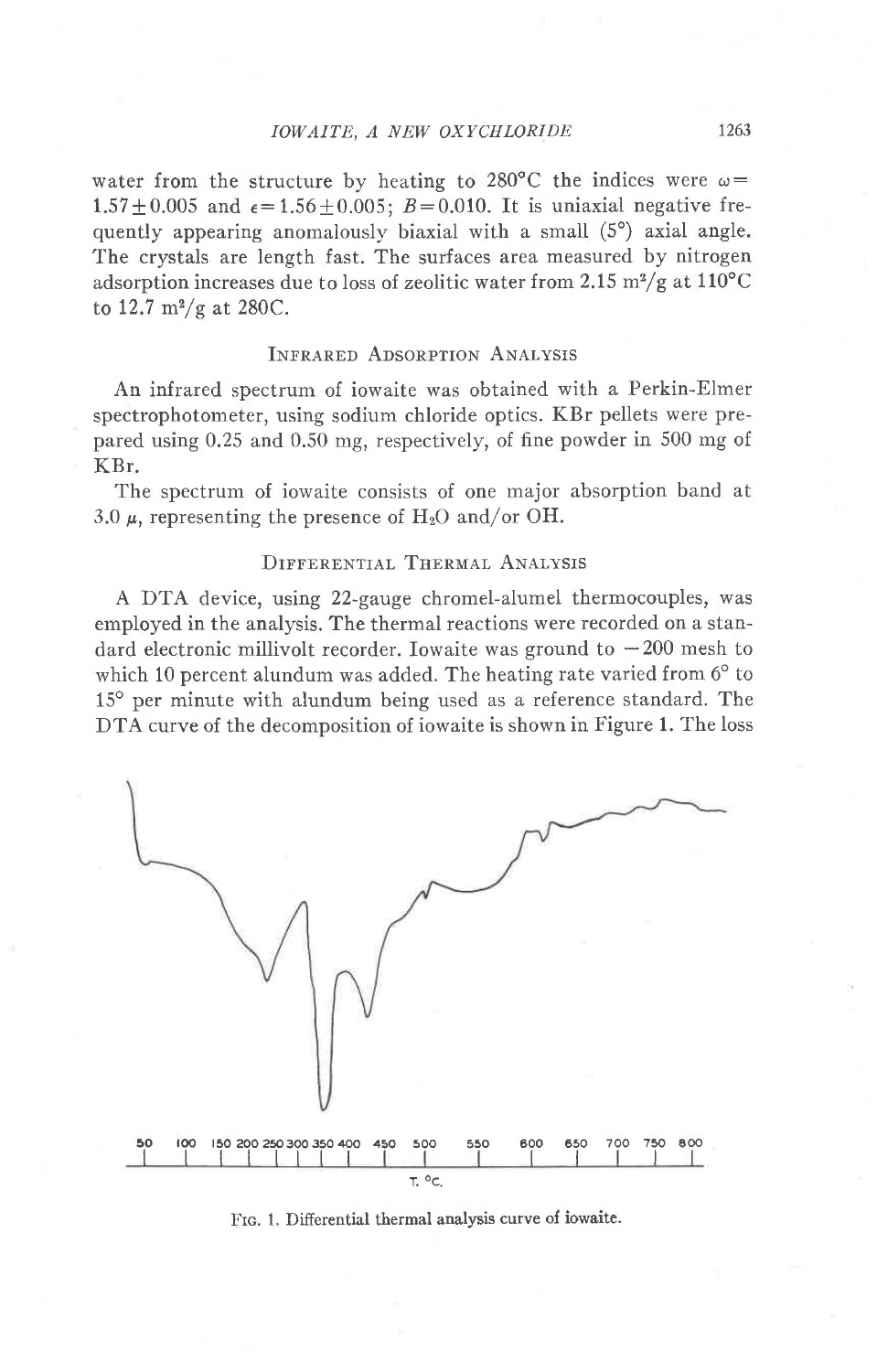| Temperature °C. | $\%$ Weight Loss | Cumulative $\%$ Weight Loss |
|-----------------|------------------|-----------------------------|
| 110             | 5.30             | 5.30                        |
| 250             | 8.54             | 13.84                       |
| 355             | 9.49             | vZ<br>23.33                 |
| 380             | 4.49             | 27.82                       |
| 450             | 4.91             | 32.73                       |
| 750             | 7.09             | 39.82                       |

TABLE 1. LOSS ON HEATING OF IOWAITE AT VARIOUS TEMPERATURES

on heating determined at various temperatures is reported in Table 1. To explain the reactions involved in the decomposition, a small amount of the mineral was placed in a closed tube which was inserted into a copper block. Heat was supplied with a Bunsen burner, the temperature being measured with iron-constantan thermocouples enclosed in the block. The mineral was heated to the desired temperature, removed and X-rayed. The results of this analysis are given in Table 2.

The evolution of water on heating to 280°C without changing the structure of the mineral, proves the zeolitic nature of this water. The loss of zeolitic water produces a very broad endothermic peak that begins below 110°C and reaches a peak at 216°C.

The collapse of the iowaite structure is represented by a sharp, large endothermic reaction beginning at  $315^{\circ}$ C and reaching a peak at  $350^{\circ}$ C. During this reaction, the material changes in color from light tan to dark brown; water is evolved; and periclase is formed.

| Temperature<br>$^{\circ}C.$                     | X-ray Pattern<br>Observed            | Color of Material    | Products Observed at<br>End of Closed Tube |
|-------------------------------------------------|--------------------------------------|----------------------|--------------------------------------------|
| 110                                             | Iowaite                              | White                | Colorless $H_2O$                           |
| 230                                             | Towaite                              | White                | Colorless $H_2O$                           |
| 280                                             | <b>I</b> owaite                      | Light Tan            | Colorless $H2O$                            |
| 320                                             | <b>Towaite</b>                       | Dark Brown           | Colorless $H2O$                            |
| 330                                             | Iowaite                              | Dark Brown           | Colorless H <sub>2</sub> O                 |
| 388                                             | Periclase<br>Periclase<br>Magnetite? | Dark Brown           | Colorless $H_2O$                           |
| 400                                             | Periclase<br>Magnetite               | Dark Brown           |                                            |
| $\mathcal{C}_{\mathcal{C}} = \{ \Psi \}$<br>450 | Periclase                            | $-2 -$<br>Dark Brown | Yellow-Colored Water                       |
| 750                                             | Magnetite<br>Periclase               | Dark Brown           |                                            |
|                                                 | Magnetite                            |                      |                                            |

TABLE 2. DECOMPOSITION OF IOWAITE-COLOR, PRODUCTS EVOLVED, AND PHASES PRESENT AT VARIOUS TEMPERATURES

1264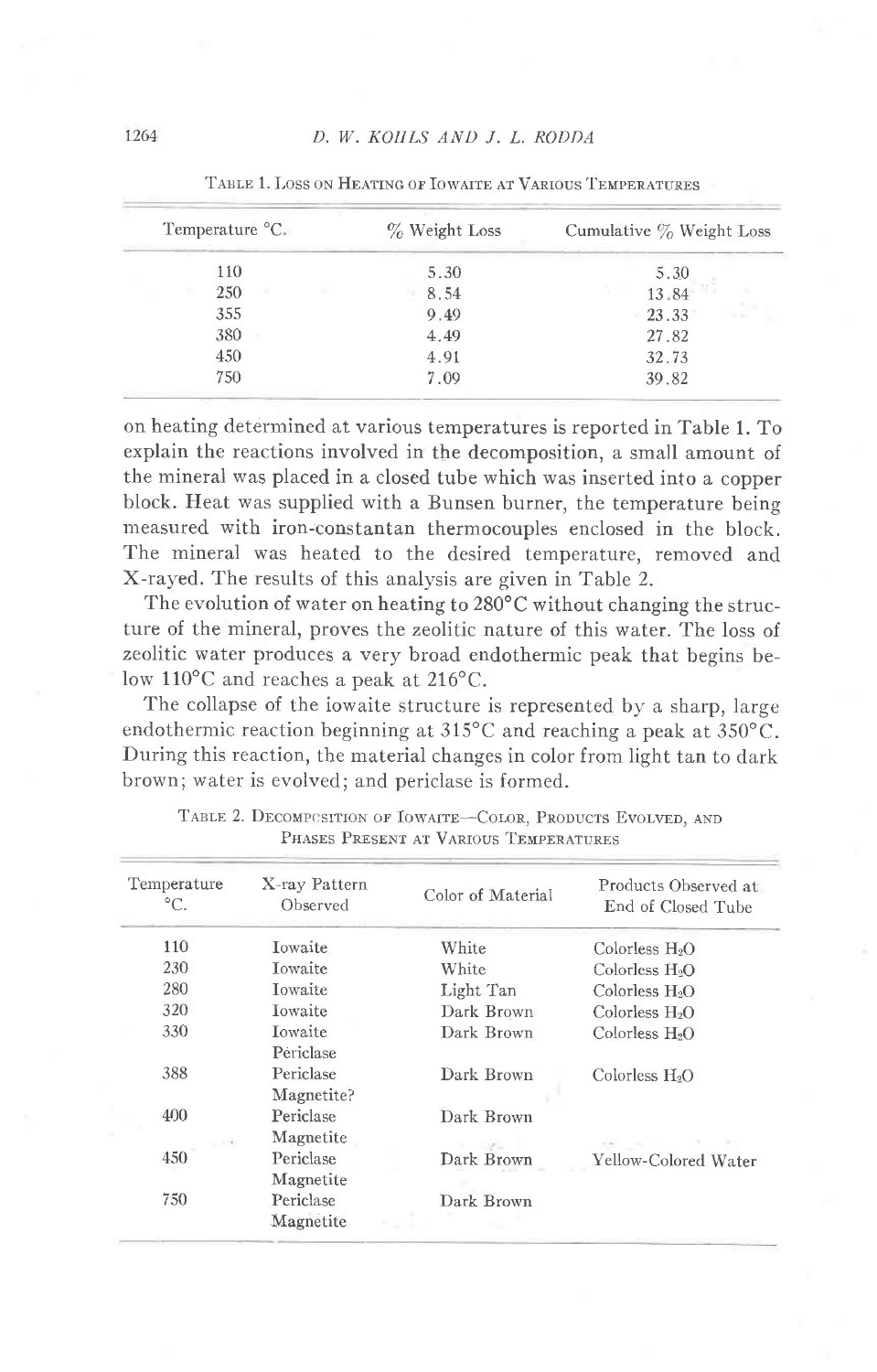## IOWAITE, A NEW OXYCHLORIDE 1265

The third endothermic reaction begins at  $405^{\circ}$ C and peaks at  $426^{\circ}$ C. This reaction is accompanied by the evolution of yellow-colored water containing chloride and iron ions. Magnetite is formed or becomes well developed during this reaction. The identification of this material as magnetite by X-ray diffraction was confirmed by its magnetic properties.

The nature of the reaction represented by a small endothermic break starting at  $607^{\circ}$ C and peaking at  $613^{\circ}$ C is unknown.

At 750'C the material is dark brown in color, with a saccharoidal texture. X-ray analysis shows the material to contain well-cyrstallized periclase and magnetite.

# EFFECT OF ZEOLITIC WATER ON DENSITY

The water expelled under  $280^{\circ}$ C is not given off at a definite temperature, as in the case of ordinary water of crystallization, but gradually as the temperature is raised. The proportion of water present therefore varies continuously with the temperature. The removal of this water occurs without destroying the crystalline structure of the mineral and results in an increase of the surface area from 2.15 to 12.7  $m^2/g$ . The water is therefore zeolitic or absorbed water. The large increase in surface area suggests that surfaces formerly occupied by water are exposed when the water is removed.

The volume of the unit cell  $(204.3 \pm 1.5 \text{ Å}3)$ , calculated from the Xray data, does not include the volume occupied by the absorbed water molecules. To get a realistic value for the calculated density, the effect of absorbed water must be considered:

| Molecules of Water Absorbed on Surface | Calculated Density $(g/cm^3)$ |
|----------------------------------------|-------------------------------|
|                                        | 2.77                          |
|                                        | 2.54                          |
|                                        | 2.37                          |
|                                        | 2.23                          |
| 4                                      |                               |

The effect of absorbed water on the density of iowaite is readily apparent from these data. The measured density of iowaite is  $2.11 \pm 0.02$  $g/cm<sup>3</sup>$  compared to be a calculated value of 2.11  $g/cm<sup>3</sup>$  for four molecules of absorbed water.

# X-RAY POWDER DATA

An X-ray powder diffraction pattern of iowaite was taken in a 114.59 mm diameter Debye-Scherrer camera with nickel-filtered copper radiation ( $\lambda = 1.5418$  Å). In making spacing measurements, film shrinkage and camera radius errors were taken into account by using the Straumanis film mount and correction procedures. The interplanar spacings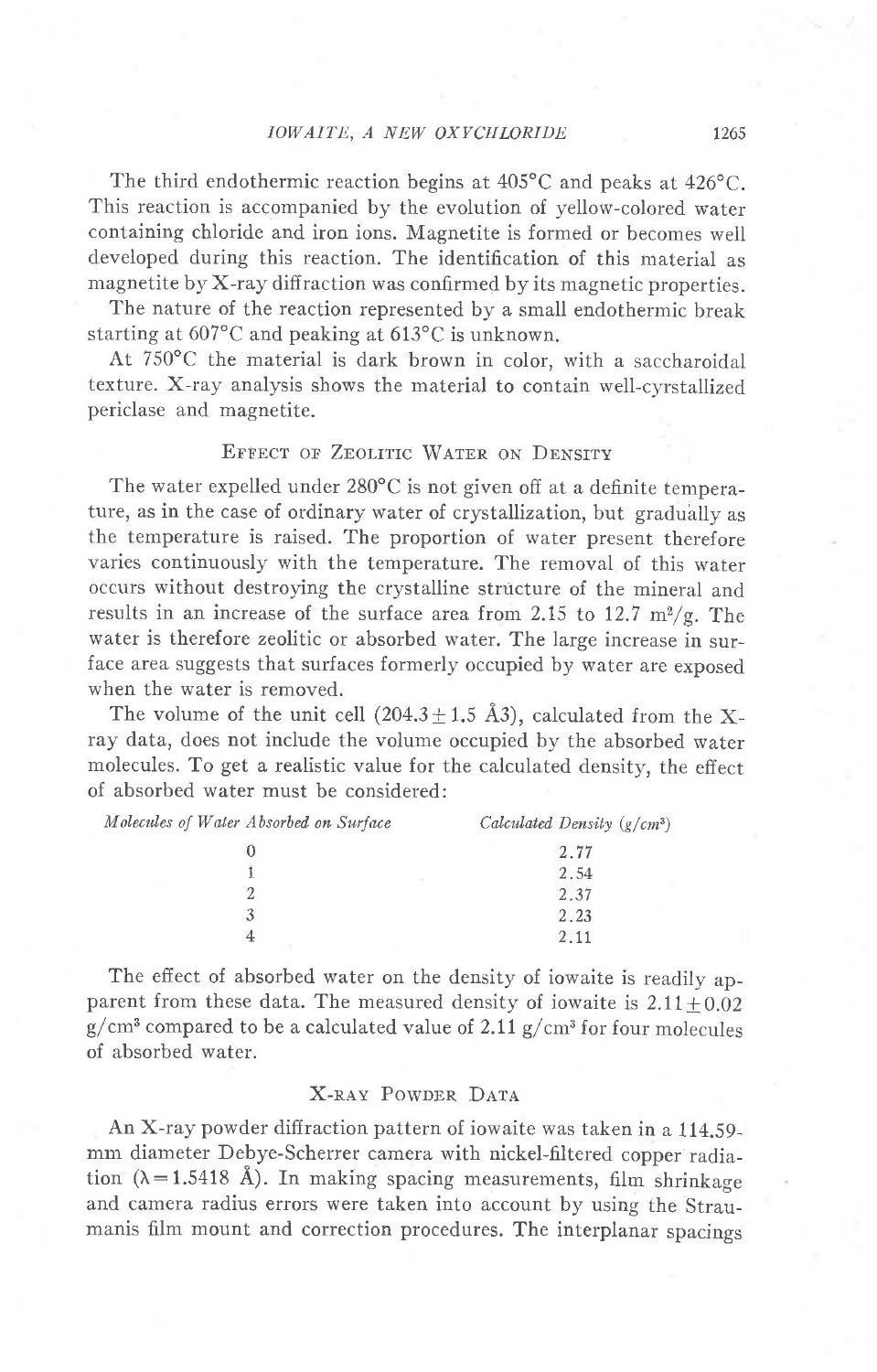and intensities for the observed lines are given in Table 3, columns 3 and 4. The intensities were visually estimated by comparison with a calibrated intensity strip.

| Calculated |               | Measured                                 |                 |  |
|------------|---------------|------------------------------------------|-----------------|--|
| hkl        | $d_{\rm hk1}$ | $d_{\rm hk1}$                            | $\cal I$<br>100 |  |
| 00.3       | 0.083         | 8.109                                    |                 |  |
| 00.6       | 4.042         | 40<br>4.047                              |                 |  |
| 00.9       | 2.694         | <1<br>2.697                              |                 |  |
| 01.2       | 2.637         | 2.639                                    | 17              |  |
| 01.5       | 2.360         | 2.363                                    | 27              |  |
| 00.12      | 2.021         | 2.019                                    | 23              |  |
| 10.10      | 1.804         | 1.805                                    | $\overline{4}$  |  |
| 01.11      | 1.708         | 1.710                                    | 5               |  |
| 11.0       | 1.560         | 1.560                                    | 8               |  |
| 11.3       | 1.531         | 1.530                                    | 13              |  |
| 11.6       | 1.455         | 1.453                                    | 5               |  |
| 11.9       | 1.345         | $\overline{\mathbf{c}}$<br>1.345         |                 |  |
| 10.16      | 1.322         | 3<br>1.324                               |                 |  |
| 20.5       | 1.301         | 1.299                                    |                 |  |
| 20.8       | 1.234         | 1.233                                    |                 |  |
| 02.10      | 1.180         | $\overline{3}$<br>$\leq$ 1<br>1.179      |                 |  |
| 10.19      | 1.154         | $\overline{2}$<br>1.154                  |                 |  |
| 12.2       | 1.017         | $<\!1$<br>1.016                          |                 |  |
| 21.4       | 1.007         | $\leq$ 1<br>1.007                        |                 |  |
| 12.5       | 0.999         | $\mathbf 1$<br>0.998                     |                 |  |
| 12.8       | 0.968         | $\mathbf{1}$<br>0.967                    |                 |  |
| 21.10      | 0.941         | $\leq$ 1<br>0.940                        |                 |  |
| 11.21      | 0.928         |                                          |                 |  |
| 02.19      | 0.928         | 0.927                                    | $\mathfrak{Z}$  |  |
| 03.0       | 0.900         | 0.901                                    | $<$ 1           |  |
| 21.13      | 0.896         | 0.895                                    | $\mathbf{1}$    |  |
| 12.14      | 0.880         | 0.879                                    | <1              |  |
|            |               | $0.848\alpha1$                           | $1\,$           |  |
| 11.24      | 0.848         |                                          | $\mathbf 1$     |  |
| 22.0       | 0.780         | $0.848\alpha2$<br>$\mathbbm{1}$<br>0.780 |                 |  |
| 22.3       | 0.776         | 0.776                                    | $\mathbf{1}$    |  |

TABLE 3-X-RAY POWDER DATA FOR IOWAITE

Hexagonal cell constants,  $a = 3.119 \pm 0.005$  and  $c = 24.25 \pm 0.02$  Å, were determined from  $\frac{1}{2}[(\cos^2 \theta / \sin \theta) + (\cos^2 \theta / \theta)]$  extrapolations using reflections in the range 40° to 83°. Interplanar spacings calculated from the X-ray cell constants on a digital computer are listed in Table 3, column. 2

1266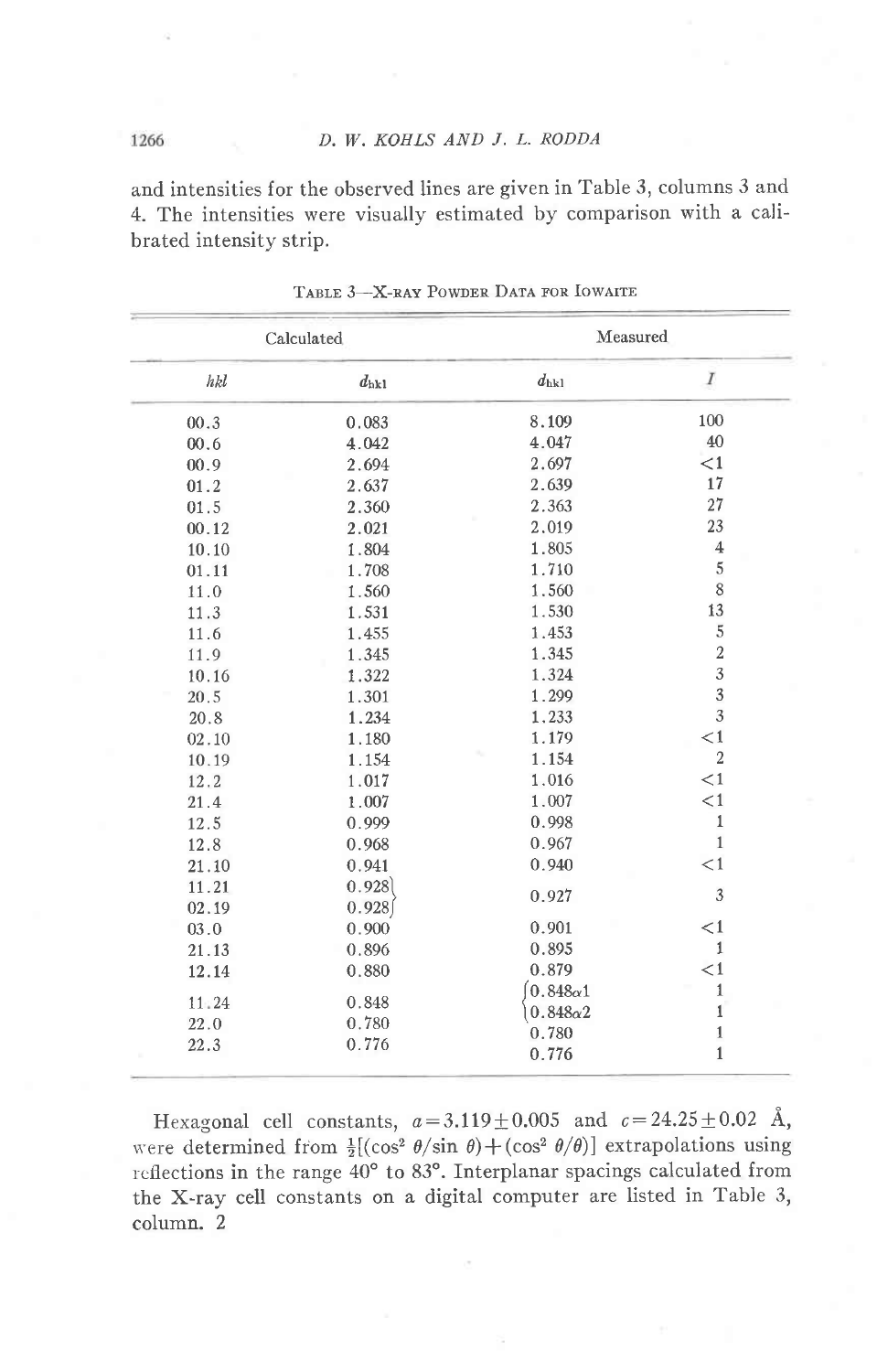# IOWAITE, A NEW OXYCHLORIDE 1267

## ELECTRON MICROSCOPY

A good dispersion of mineral particles for electron microscopic examination was obtained using specimen preparation techniques described by Fuller et al. (1943, p. 201). An electron micrograph (Fig. 2) shows the good basal cleavage of this platy, flake-like mineral. A cylindricalshaped contaminant, serpentine, is also apparent. A selected area electron diffraction pattern (Fig. 3) of these plate-like single crystals reveals the hexagonal nature of iowaite and indicates the  $c$  crystallographic axis to be perpendicular to the pronounced cleavage.



Frc. 2. Electron micrograph of iowaite.

This diffraction pattern exhibits reflections forbidden to a rhombohedral lattice. It is very similar if not identical to that of brucite, suggesting that the structures of these two minerals are related.

## CHEMISTRY

The chemical analysis of hand-picked purified iowaite is as follows: MgO 39.0, Fe<sub>2</sub>O<sub>3</sub> 21.16, C1 8.5, NiO 0.10, SiO<sub>2</sub> 2.0, F 0.05, and Ignition Loss 39.7 weight percent. The ignition loss includes some iron and chlorine as well as water. Additional elements detected spectrographically were: Mn 0.0X; AI, B, Mo 0.00X; and Cu 0.000X weight percent.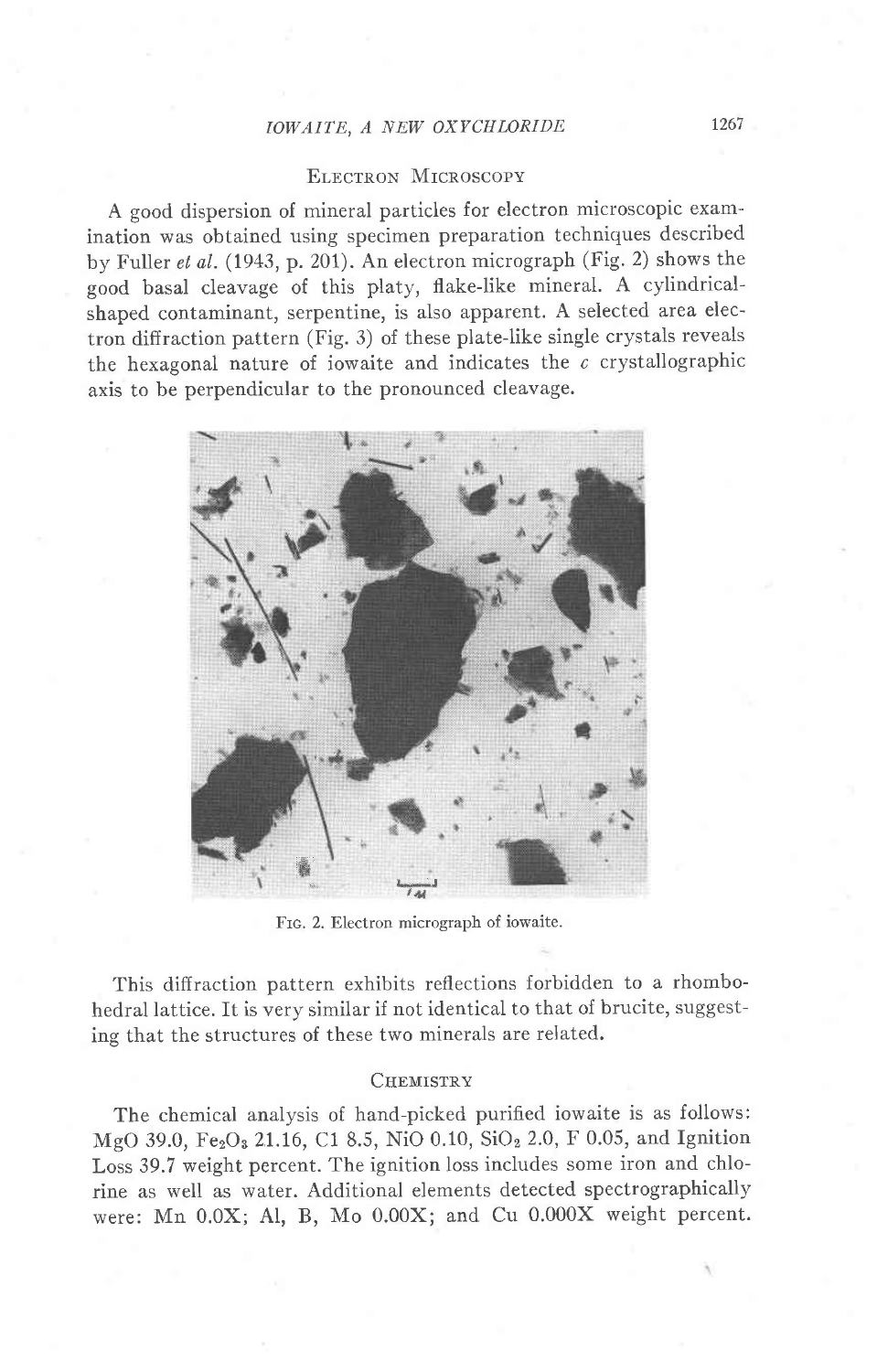

FIG. 3. Selected area diffraction patterns of a thin plate-like, single crystal of iowaite.

Qualitative tests of an HCl solution of the fresh, bluish-green mineral with ferrocyanide and with ferricyanide ions indicate that the iron is in the ferric state. The iron is therefore expressed in the analysis as  $Fe<sub>2</sub>O<sub>a</sub>$ , although it will be recognized that only two of its valences are satisfied by oxygen, the other being satisfied by chlorine.

It is known from the X-ray and infrared data that a small amount of serpentine is present. The silica has, therefore, been assigned to serpentine with its equivalent magnesia. The chlorine and equivalent iron were calculated as ferric oxychloride. The remaining magnesia and small amount of iron were calculated as hydroxide as shown in Table 4.

The formula of iowaite derived from the analysis is

## $4Mg(OH)_2 \cdot FeOCl \cdot xH_2O$

with the molecules of zeolitic water  $(x)$  varying up to 4.

#### **DISCUSSION**

A magnesium hydroxide-ferric oxychloride has never, to the writers' knowledge, been described in the literature. However, a structurally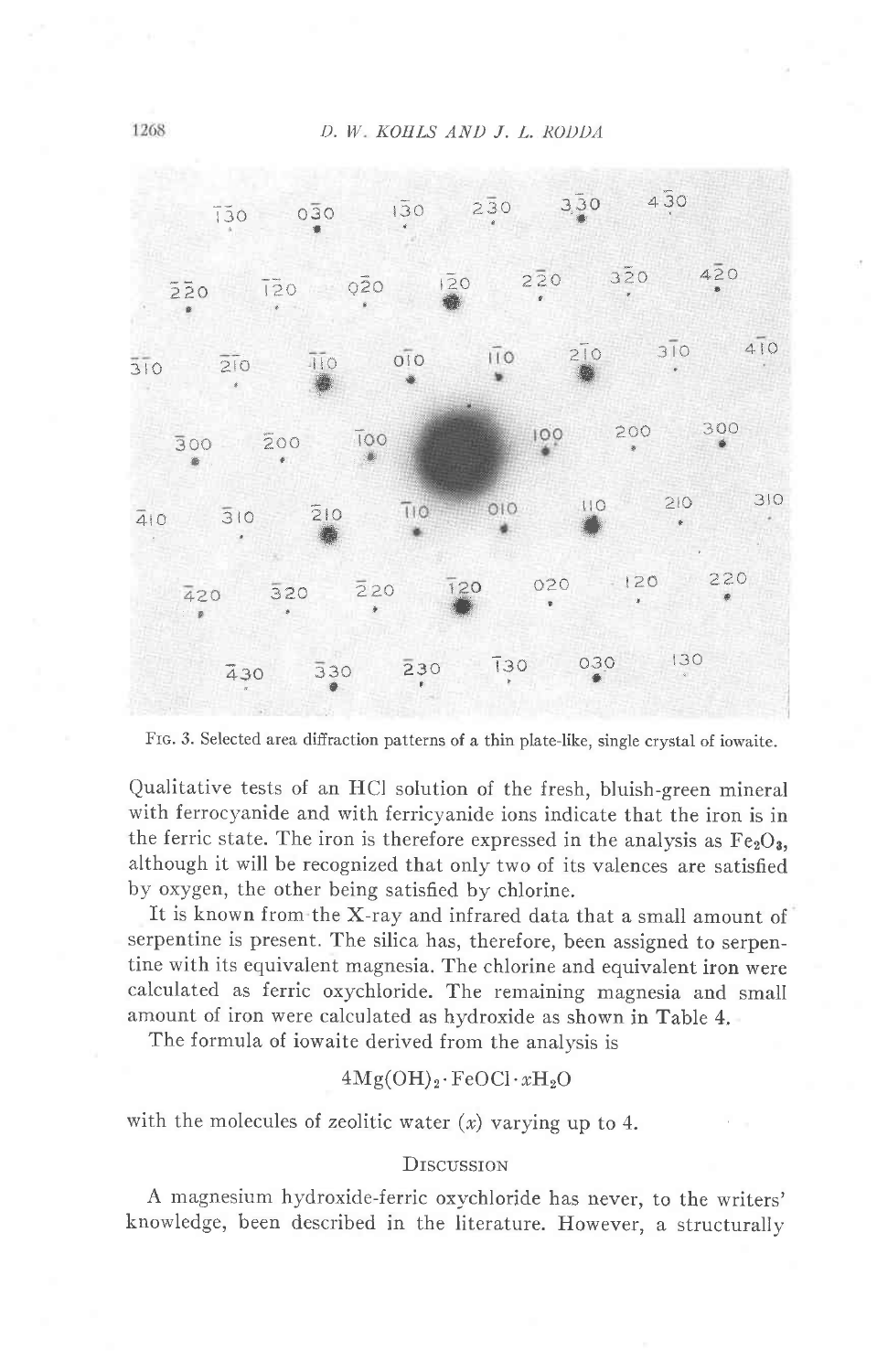#### IOWAITE, A NEW OXYCHLORIDE

| Analyzed Sample    |          | Equivalent Hydroxides and Oxychlorides |          |                            |                               |                         |
|--------------------|----------|----------------------------------------|----------|----------------------------|-------------------------------|-------------------------|
|                    |          |                                        |          |                            | Mols Present                  |                         |
|                    | Wt. $\%$ | Component                              | Wt. $\%$ | With<br>Zeolitic<br>$H_2O$ | Without<br>Zeolitic<br>$H_2O$ | Molec-<br>ular<br>Ratio |
|                    |          | Serpentine $(H_4Mg_3Si_2O_9)$          | 4.61     |                            |                               |                         |
| MgO                | 39.0     | Mg(OH) <sub>2</sub>                    | 53.53    | 47.02                      | 77.59                         | 3.83                    |
| Fe <sub>2</sub> OS | 21.16    | Fe(OH) <sub>2</sub>                    | 2.31     | 1.31                       | 2.17                          | 0.11                    |
| Сl                 | 8.5      | FeOCl                                  | 25.69    | 12.27                      | 20.24                         | 1.00                    |
| SiO <sub>2</sub>   | 2,0      | Zeolitic $H_2O^2$                      | 13.86    | 39.40                      |                               | 3.21                    |
| NiO                | 0.10     |                                        | 100.00   | 100.00                     | 100.00                        |                         |
| F                  | 0.05     |                                        |          |                            |                               |                         |
| Ignition           |          |                                        |          |                            |                               |                         |
| Loss <sup>1</sup>  | 39.7     |                                        |          |                            |                               |                         |

## TABLE 4. COMPOSITION OF ANALYSED IOWAITE AND OF EQUIVALENT HYDROXIDES AND OXYCHLORIDES

<sup>1</sup> Includes some iron and chlorine as well as water.

<sup>2</sup> Zeolitic water by difference.

similar compound,  $4Fe(OH)_2 \cdot FeOCl \cdot xH_2O$ , was originally synthesized and described by Feitknecht and Keller (1950). It has been subsequently investigated by Bernal et al., (1959) who referred to it as "green rust." This ferrous hydroxide-ferric oxychloride can be prepared by the atmospheric oxidation of a ferrous chloride solution buffered with ammonium chloride to which excess ammonium hydroxide has been added or by the oxidation of a ferrous chloride solution partially precipitated with sodium hydroxide. In addition it has been prepared (Bernal et al., 1959, p. 23) by the electrolytic solution of iron anodes in an  $N/20$  solution of ammonium chloride.

According to Feitknecht and Keller (1950), the compound  $4Fe(OH)_2$  $\cdot$ FeOCl $\cdot xH_2O$  has a double-layer lattice in which layers of Fe(OH)<sub>2</sub> exist as in pure  $Fe(OH)<sub>2</sub>$  but with a 0.06 Å shortening of a; a ferric oxychloride (FeOCl) layer and possibly water lie between layers of  $Fe(OH)_2$ , increasing the  $c$ -dimension,  $8$  Å. They determined the hexagonal cell dimensions as  $a=3.22$  and  $c=24.0$  Å. Bernal *et al.*, (1959) considered the structure to be rhombohedral with hexagonal cell dimensions of  $a = 3.198 + 0.01$  and  $c = 24.21 + 0.1$  Å.

Subsequent work on these "green rusts" is contained in papers by Dasgupta and Mackay (1959) and Dasgupta (1961).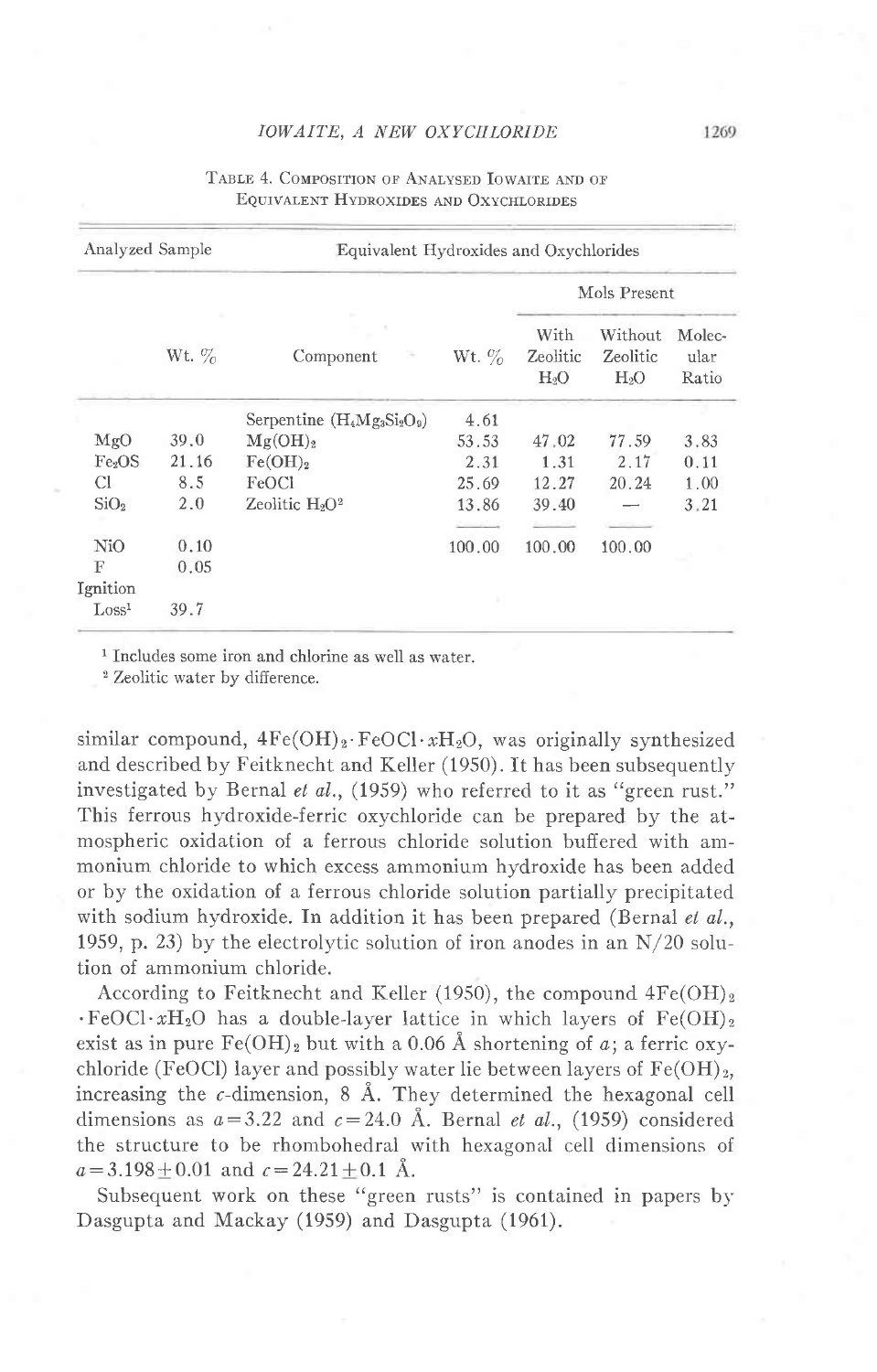The close chemical and structural similarity between  $4Fe(OH)<sub>2</sub>$ .FeOCl and iowaite suggests that iowaite may be synthesized in a manner similar to that of the iron hvdroxide-oxychloride.

The structure of iowaite also may be related to the carbonate-hydroxides described in papers by Frondel (I94I), Glemser and Einerhand (1950a, 1950b), Jambor and Boyle (1964) and Lapham (1965). There have been two explanations of the structure of these carbonate-hydroxides. Frondel (1941) proposed a "double cell structure" (doubled  $a$  and  $c$ ) for naturally occurring rhombohedral and hexagonal variants based on the whole number of atoms which are necessary to fulfill the lattice requirements for the particular symmetry involved.

Glemser and Einerhand (1950a, 1950b) proposed a nonstoichiometric stuffing of "layers" within a rhombohedral (or hexagonal) cell. Both these writers noted a structural relationship with brucite as a fundamental unit.

Lapham (1965) tentatively considered the structure of  $Mg(OH_2)$  $\cdot\frac{1}{4}$ (Ni,Fe)OOH, a new mineral from Lancaster County, Pennsylvania, to be composed of  $\frac{1}{4}$ (Ni,Fe)OOH embedded within the laminae of  $Mg(OH)$ <sub>2</sub> rhombohedral lattice, the consequence of which is a c-dimension five times that of brucite.

The c-dimension of iowaite is also approximately five times that of brucite.

Iowaite has been indexed on the basis of a hexagonal unit cell. All of the reflections obtained by X-ray diffraction satisfy the requirements of a rhombohedral lattice. The selected area electron diffraction pattern (Fig. 3), however, has reflections forbidden by the rhombohedral lattice. This diffraction pattern is very similar, if not identical, to that of brucite. The relationship  $\rho = ZNM/V$  suggests that the unit cell contains 1 and not 3 or a multiple of 3 molecules as would be expected in a rhombohedral structure. For these reasons iowaite was indexed on a hexagonal unit cell rather than the more limiting rhombohedral form.

Note added in proof: On weathering iowaite alters to pyroaurite. This alteration has occurred to a depth of 250 feet below the Cretaceous-Precambrian contact, which is at an elevation of 750-800 feet in this area. Alteration decreases the chlorine content of the seroentinite from about 1 to 0.05 percent.

#### ACKNOWLEDGMENTS

The writers express appreciation to the other members of the Research and Exploration Departments of The New Jersey Zinc Company who gave assistance during the course of the investigation and in the preparation of the manuscript.